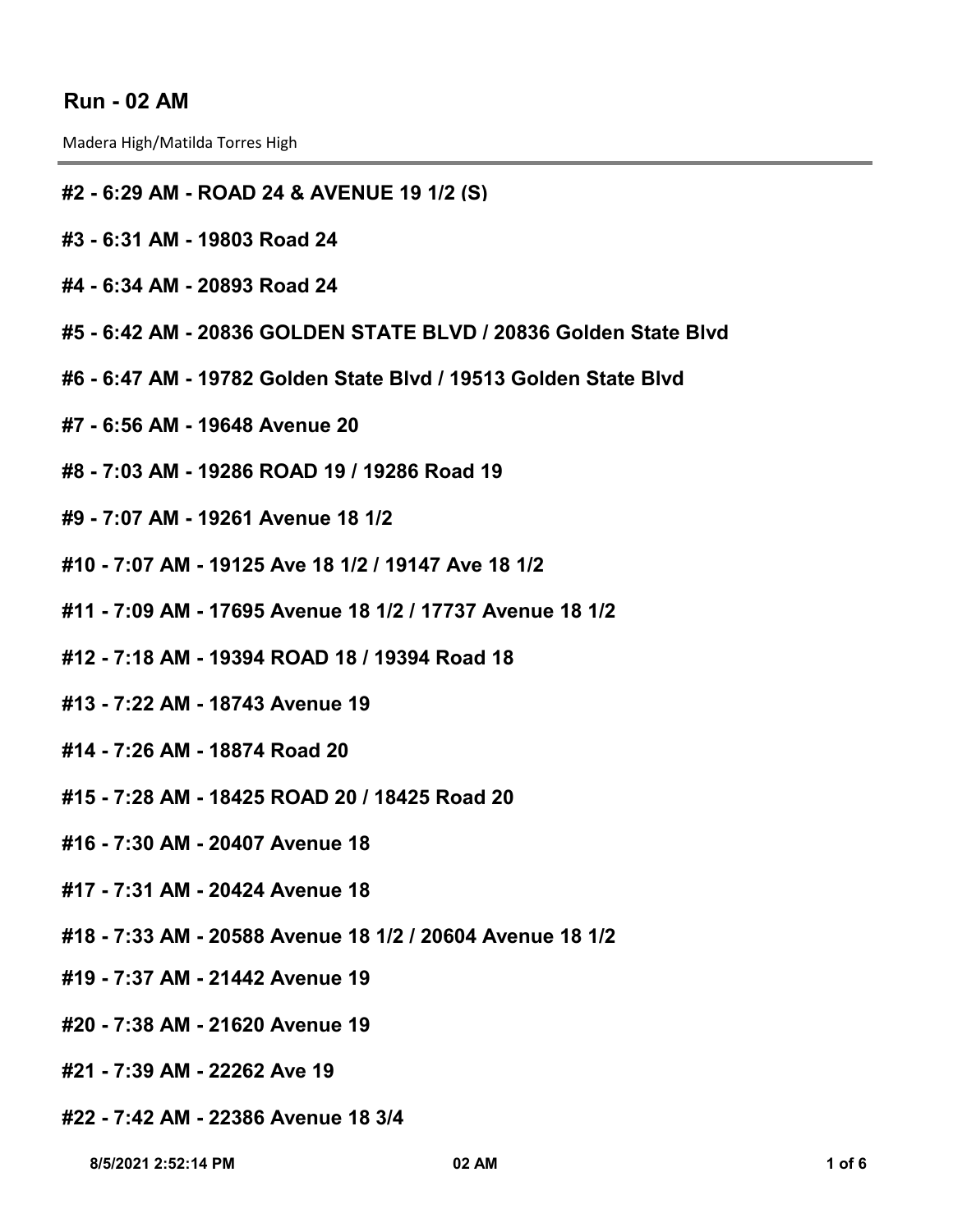**#23 - 7:46 AM - ROAD 21 & AVENUE 18 1/2 (SSW) / AVENUE 18 1/2 & ROAD 21**

- **#24 7:50 AM 21688 AVENUE 18 / 21688 Avenue 18**
- **#25 7:51 AM 21881 Ave 18**
- **#26 7:53 AM 18302 ROAD 22 / 18284 Road 22**
- **#27 7:54 AM 22366 Avenue 18 1/2 / 22298 Avenue 18 1/2**
- **#28 8:00 AM 17368 Golden State Dr**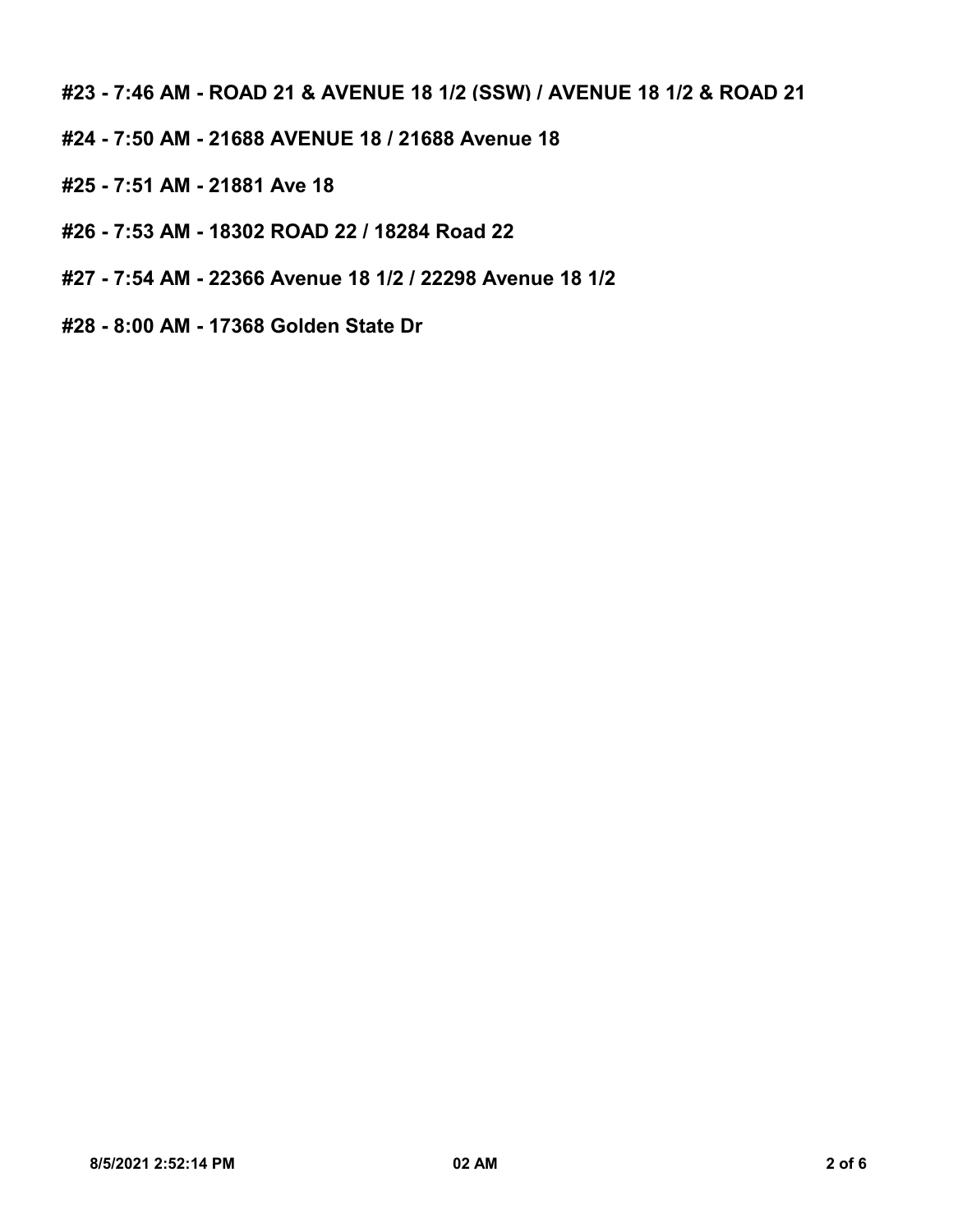## **Run - 02 PM A**

Madera High/Matilda Torres High

- **#4 4:04 PM 17368 Golden State Dr**
- **#5 4:10 PM 21881 Ave 18**
- **#6 4:11 PM 21688 AVENUE 18 / 21688 Avenue 18**
- **#7 4:15 PM 20424 Avenue 18**
- **#8 4:15 PM 20407 Avenue 18**
- **#9 4:18 PM 18425 ROAD 20 / 18425 Road 20**
- **#10 4:20 PM ROAD 21 & AVENUE 18 1/2 (SSW) / AVENUE 18 1/2 & ROAD 21**
- **#11 4:25 PM 18302 ROAD 22 / 18284 Road 22**
- **#12 4:27 PM 22366 Avenue 18 1/2 / 22298 Avenue 18 1/2**
- **#13 4:32 PM 22262 Ave 19**
- **#14 4:35 PM 22386 Avenue 18 3/4**
- **#15 4:38 PM 21620 Avenue 19**
- **#16 4:39 PM 21442 Avenue 19**
- **#17 4:45 PM 18874 Road 20**
- **#18 4:49 PM 19125 Ave 18 1/2 / 19147 Ave 18 1/2**
- **#19 4:51 PM 17695 Avenue 18 1/2 / 17737 Avenue 18 1/2**
- **#20 5:00 PM 19394 ROAD 18 / 19394 Road 18**
- **#21 5:04 PM 18743 Avenue 19**
- **#22 5:06 PM 19286 ROAD 19 / 19286 Road 19**
- **#23 5:10 PM 19648 Avenue 20**
- **#24 5:17 PM 20836 GOLDEN STATE BLVD / 20836 Golden State Blvd**

 **8/5/2021 2:52:14 PM 02 PM A 3 of 6**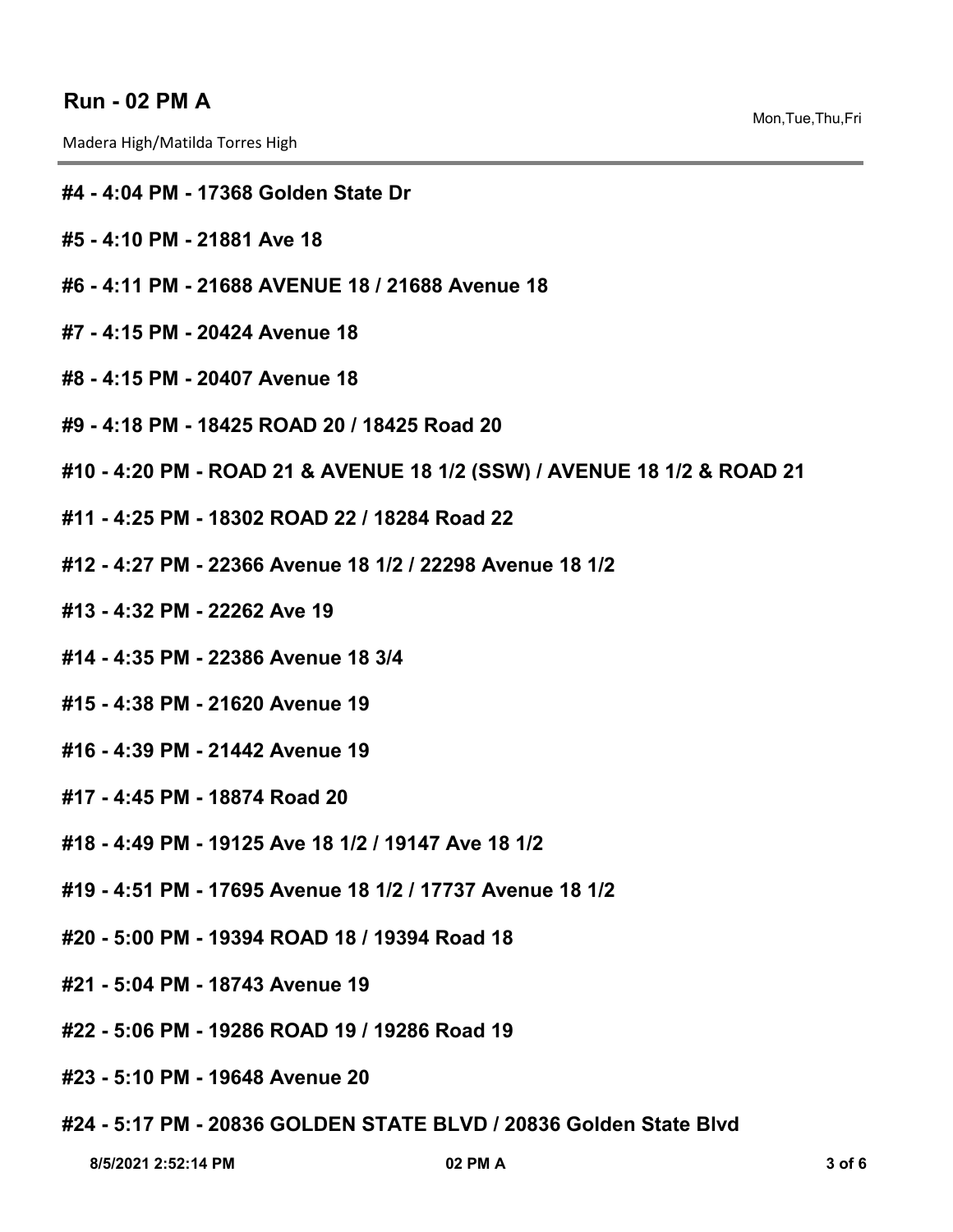**#25 - 5:21 PM - 19782 Golden State Blvd / 19513 Golden State Blvd**

- **#26 5:28 PM 20893 Road 24**
- **#27 5:31 PM 19803 Road 24**
- **#28 5:33 PM ROAD 24 & AVENUE 19 1/2 (NNW)**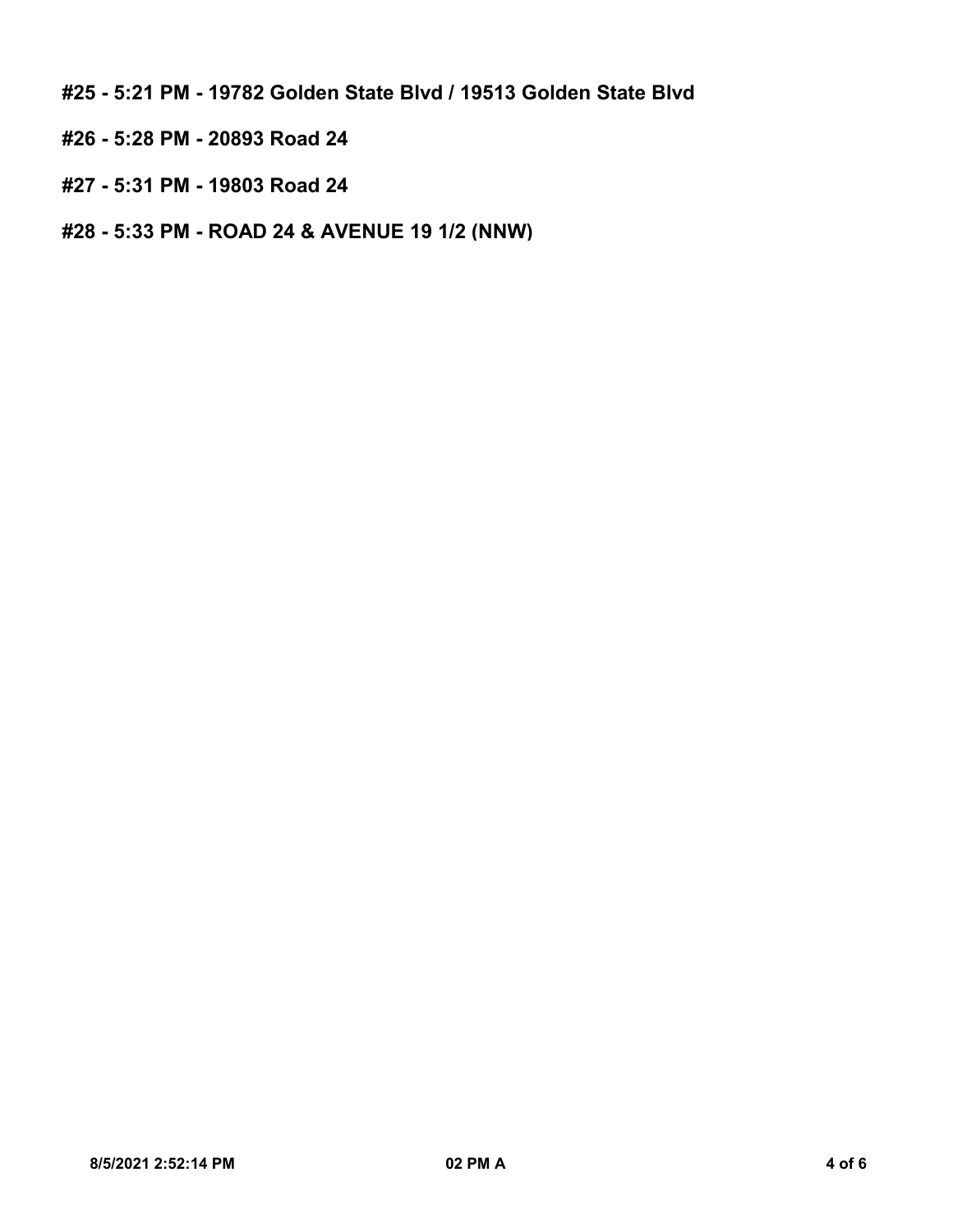## **Run - 02 PM D**

Madera High/Matilda Torres High

- **#4 2:39 PM 17368 Golden State Dr**
- **#5 2:45 PM 21881 Ave 18**
- **#6 2:46 PM 21688 AVENUE 18 / 21688 Avenue 18**
- **#7 2:50 PM 20424 Avenue 18**
- **#8 2:50 PM 20407 Avenue 18**
- **#9 2:53 PM 18425 ROAD 20 / 18425 Road 20**
- **#10 2:55 PM ROAD 21 & AVENUE 18 1/2 (SSW) / AVENUE 18 1/2 & ROAD 21**
- **#11 3:00 PM 18302 ROAD 22 / 18284 Road 22**
- **#12 3:02 PM 22366 Avenue 18 1/2 / 22298 Avenue 18 1/2**
- **#13 3:07 PM 22262 Ave 19**
- **#14 3:10 PM 22386 Avenue 18 3/4**
- **#15 3:13 PM 21620 Avenue 19**
- **#16 3:14 PM 21442 Avenue 19**
- **#17 3:20 PM 18874 Road 20**
- **#18 3:24 PM 19125 Ave 18 1/2 / 19147 Ave 18 1/2**
- **#19 3:26 PM 17695 Avenue 18 1/2 / 17737 Avenue 18 1/2**
- **#20 3:35 PM 19394 ROAD 18 / 19394 Road 18**
- **#21 3:39 PM 18743 Avenue 19**
- **#22 3:41 PM 19286 ROAD 19 / 19286 Road 19**
- **#23 3:45 PM 19648 Avenue 20**
- **#24 3:52 PM 20836 GOLDEN STATE BLVD / 20836 Golden State Blvd**

 **8/5/2021 2:52:14 PM 02 PM D 5 of 6**